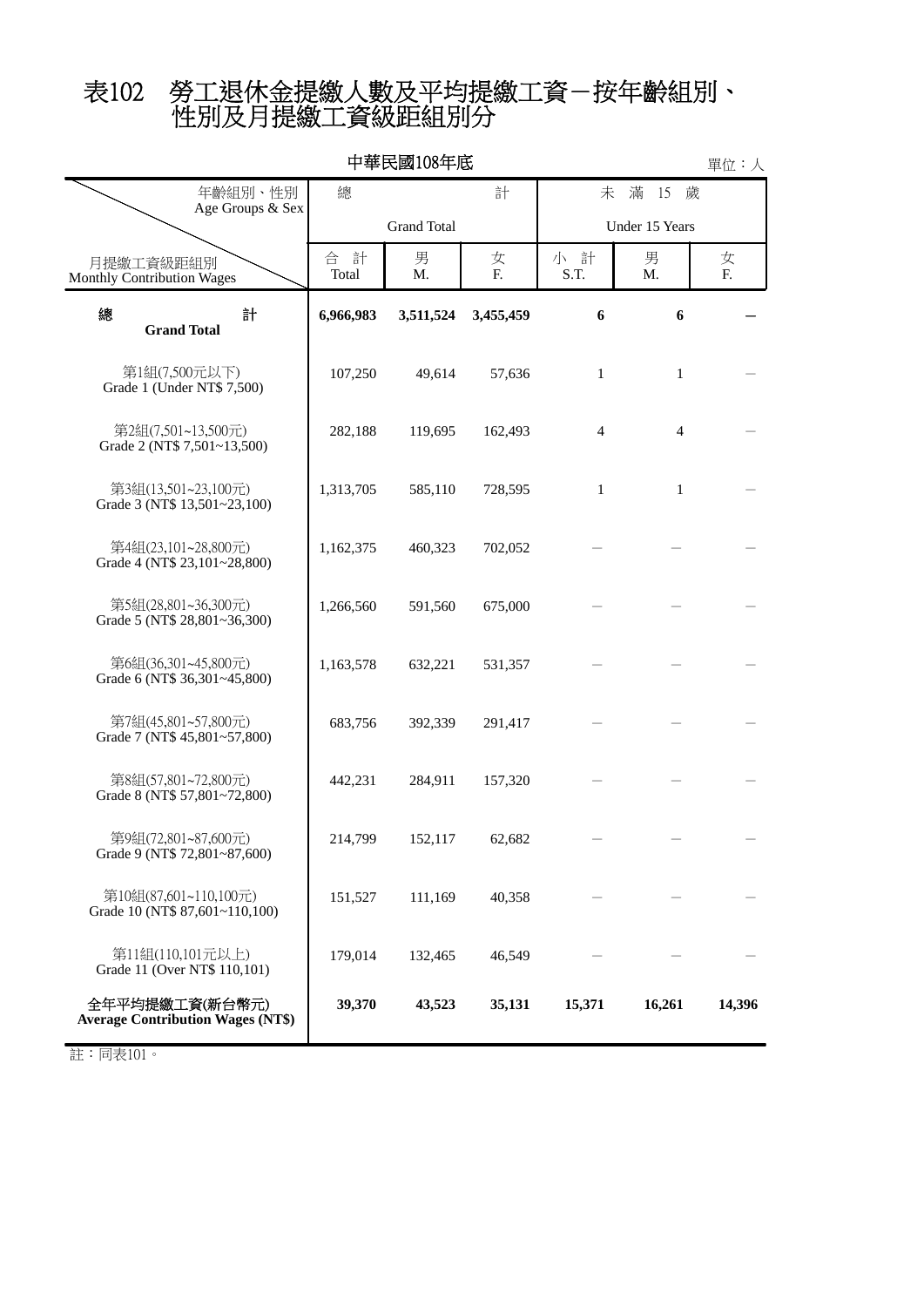| <b>End of 2019</b> |                    |                |             |                                                             |         | Unit: person |         |         |
|--------------------|--------------------|----------------|-------------|-------------------------------------------------------------|---------|--------------|---------|---------|
|                    | 15 - 19 歲          |                |             | 歲<br>$20 - 24$<br>歲<br>25<br>29<br>$\overline{\phantom{m}}$ |         |              |         |         |
|                    | Years              |                | Years       |                                                             | Years   |              |         |         |
| 小 計<br>S.T.        | 男<br>$\mathbf{M}.$ | 女<br>F.        | 小 計<br>S.T. | 男<br>M.                                                     | 女<br>F. | 小 計<br>S.T.  | 男<br>M. | 女<br>F. |
| 123,173            | 67,329             | 55,844         | 613,342     | 280,843                                                     | 332,499 | 979,537      | 485,063 | 494,474 |
| 16,260             | 8,162              | 8,098          | 30,415      | 14,472                                                      | 15,943  | 11,682       | 5,991   | 5,691   |
| 44,934             | 21,979             | 22,955         | 83,528      | 37,444                                                      | 46,084  | 30,242       | 14,003  | 16,239  |
| 41,231             | 24,031             | 17,200         | 178,667     | 86,922                                                      | 91,745  | 184,705      | 89,700  | 95,005  |
| 16,784             | 10,353             | 6,431          | 152,928     | 66,205                                                      | 86,723  | 200,344      | 86,615  | 113,729 |
| 3,414              | 2,363              | 1,051          | 109,188     | 49,380                                                      | 59,808  | 237,630      | 113,392 | 124,238 |
| 459                | 371                | $88\,$         | 40,861      | 19,162                                                      | 21,699  | 170,745      | 91,326  | 79,419  |
| 61                 | $50\,$             | $11\,$         | 13,433      | 5,124                                                       | 8,309   | 91,500       | 50,578  | 40,922  |
| 15                 | $10\,$             | $\mathfrak s$  | 3,033       | 1,390                                                       | 1,643   | 33,922       | 20,731  | 13,191  |
| $\sqrt{2}$         | $1\,$              | $\mathbf{1}$   | 734         | 421                                                         | 313     | 10,443       | 7,102   | 3,341   |
| $\,1\,$            | $\,1\,$            |                | 338         | 197                                                         | 141     | 5,371        | 3,638   | 1,733   |
| 12                 | $\,8\,$            | $\overline{4}$ | 217         | 126                                                         | 91      | 2,953        | 1,987   | 966     |
| 16,185             | 17,068             | 15,144         | 24,732      | 24,648                                                      | 24,804  | 33,895       | 35,136  | 32,678  |

### **Pension by Age, Sex and Monthly Contribution Wages Table 102 Contributors and Average Contribution Wages under Labor**

Note: See Table 101.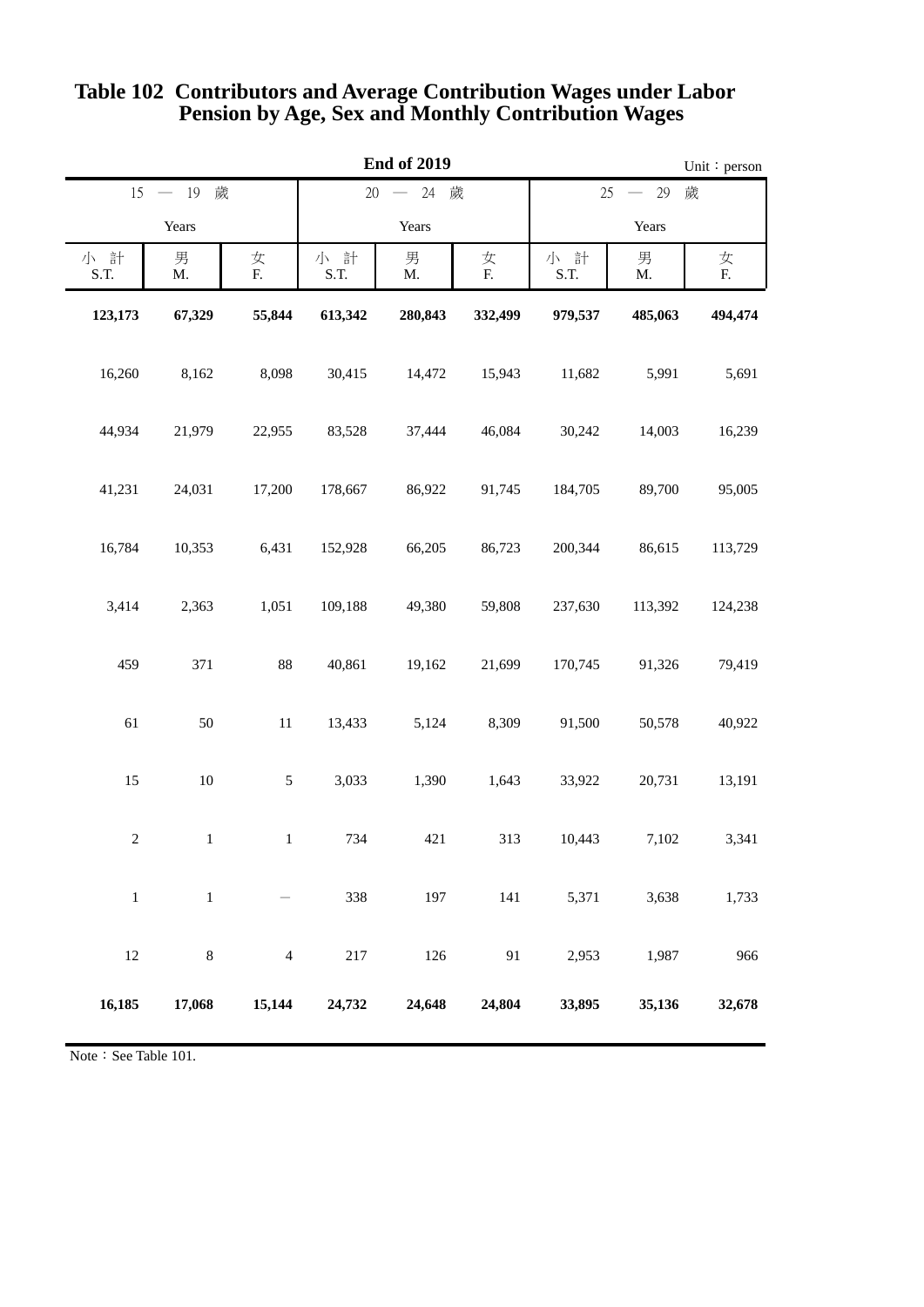# 性別及月提繳工資級距組別分(續1) 表102 勞工退休金提繳人數及平均提繳工資-按年齡組別、

| 中華民國108年底<br>單位:人                                          |               |         |         |                                           |         |         |  |
|------------------------------------------------------------|---------------|---------|---------|-------------------------------------------|---------|---------|--|
| 年齡組別、性別<br>Age Groups & Sex                                | 34<br>歲<br>30 |         |         | 35<br>39<br>歲<br>$\overline{\phantom{a}}$ |         |         |  |
|                                                            |               | Years   |         |                                           | Years   |         |  |
| 月提繳工資級距組別<br>Monthly Contribution Wages                    | 小 計<br>S.T.   | 男<br>M. | 女<br>F. | 小 計<br>S.T.                               | 男<br>M. | 女<br>F. |  |
| 總<br>計<br><b>Grand Total</b>                               | 958,569       | 496,026 | 462,543 | 1,118,241                                 | 568,841 | 549,400 |  |
| 第1組(7,500元以下)<br>Grade 1 (Under NT\$ 7,500)                | 8,167         | 4,023   | 4,144   | 8,385                                     | 3,671   | 4,714   |  |
| 第2組(7,501~13,500元)<br>Grade 2 (NT\$ 7,501~13,500)          | 20,224        | 8,688   | 11,536  | 21,204                                    | 8,080   | 13,124  |  |
| 第3組(13,501~23,100元)<br>Grade 3 (NT\$ 13,501~23,100)        | 156,994       | 72,893  | 84,101  | 177,172                                   | 74,092  | 103,080 |  |
| 第4組(23,101~28,800元)<br>Grade 4 (NT\$ 23,101~28,800)        | 155,833       | 64,224  | 91,609  | 163,230                                   | 59,860  | 103,370 |  |
| 第5組(28,801~36,300元)<br>Grade 5 (NT\$ 28,801~36,300)        | 201,405       | 96,667  | 104,738 | 203,653                                   | 93,761  | 109,892 |  |
| 第6組(36,301~45,800元)<br>Grade 6 (NT\$ 36,301~45,800)        | 187,269       | 103,022 | 84,247  | 207,839                                   | 112,506 | 95,333  |  |
| 第7組(45,801~57,800元)<br>Grade 7 (NT\$ 45,801~57,800)        | 120,602       | 72,252  | 48,350  | 148,313                                   | 86,384  | 61,929  |  |
| 第8組(57,801~72,800元)<br>Grade 8 (NT\$ 57,801~72,800)        | 64,191        | 42,567  | 21,624  | 98,383                                    | 64,502  | 33,881  |  |
| 第9組(72,801~87,600元)<br>Grade 9 (NT\$ 72,801~87,600)        | 22,075        | 16,037  | 6,038   | 42,368                                    | 31,024  | 11,344  |  |
| 第10組(87,601~110,100元)<br>Grade 10 (NT\$ 87,601~110,100)    | 12,407        | 8,986   | 3,421   | 25,122                                    | 18,698  | 6,424   |  |
| 第11組(110,101元以上)<br>Grade 11 (Over NT\$ 110,101)           | 9,402         | 6,667   | 2,735   | 22,572                                    | 16,263  | 6,309   |  |
| 全年平均提繳工資(新台幣元)<br><b>Average Contribution Wages (NT\$)</b> | 38,562        | 41,327  | 35,591  | 42,192                                    | 46,643  | 37,575  |  |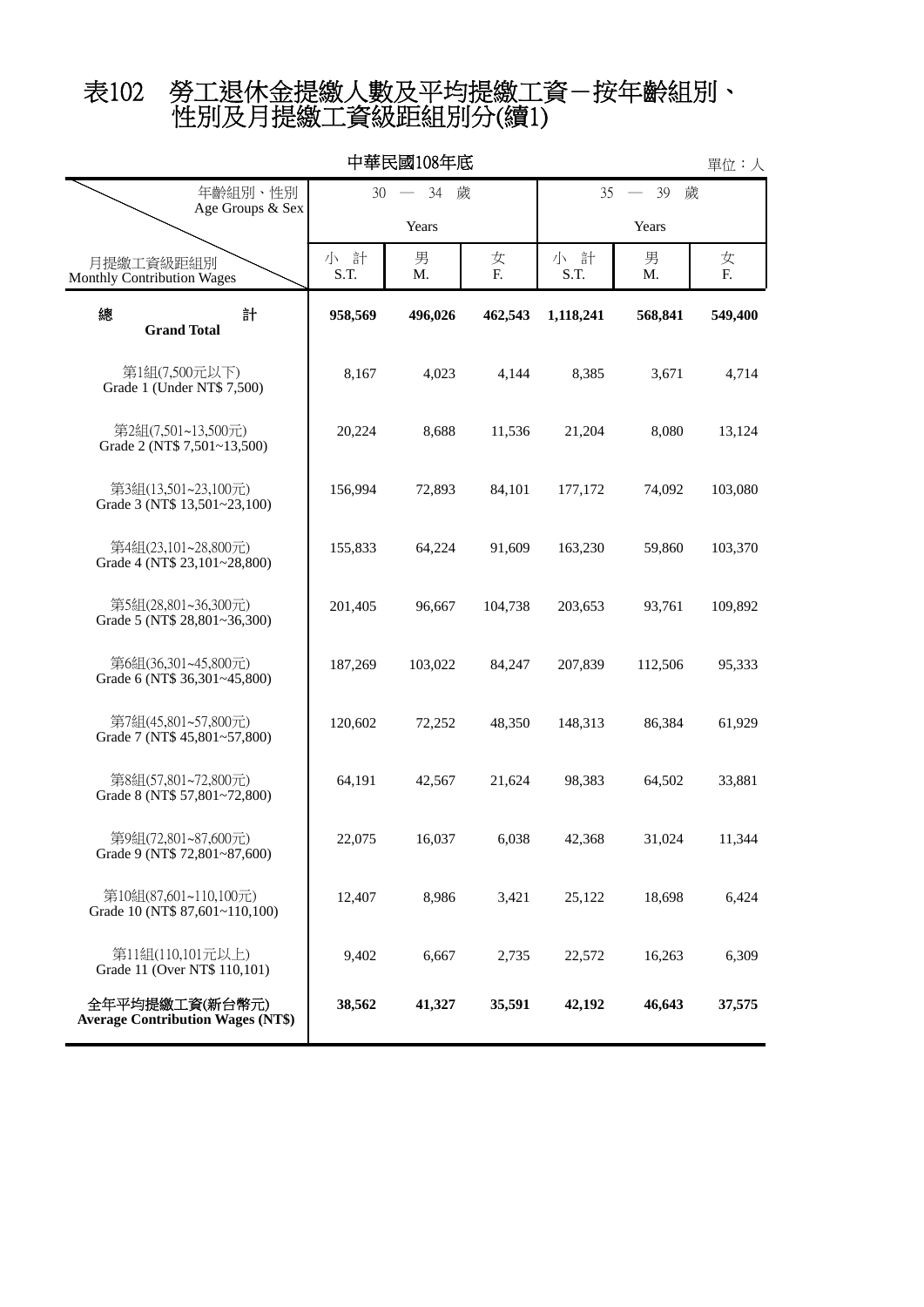| <b>End of 2019</b> |                                |                 |             |         | Unit: person                                     |             |         |         |
|--------------------|--------------------------------|-----------------|-------------|---------|--------------------------------------------------|-------------|---------|---------|
|                    | 歲<br>歲<br>40<br>44<br>45<br>49 |                 |             |         | 歲<br>50<br>54<br>$\hspace{0.1mm}-\hspace{0.1mm}$ |             |         |         |
|                    | Years                          |                 | Years       |         | Years                                            |             |         |         |
| 小 計<br>S.T.        | 男<br>Μ.                        | 女<br>${\bf F}.$ | 小 計<br>S.T. | 男<br>M. | 女<br>F.                                          | 小 計<br>S.T. | 男<br>M. | 女<br>E. |
| 1,024,143          | 511,572                        | 512,571         | 760,110     | 374,294 | 385,816                                          | 593,822     | 295,671 | 298,151 |
| 7,611              | 3,156                          | 4,455           | 6,254       | 2,467   | 3,787                                            | 5,368       | 1,998   | 3,370   |
| 19,188             | 6,858                          | 12,330          | 15,581      | 5,055   | 10,526                                           | 14,345      | 4,779   | 9,566   |
| 160,351            | 62,402                         | 97,949          | 126,585     | 46,857  | 79,728                                           | 105,261     | 41,087  | 64,174  |
| 141,952            | 47,575                         | 94,377          | 107,173     | 34,890  | 72,283                                           | 91,337      | 32,171  | 59,166  |
| 166,340            | 72,915                         | 93,425          | 121,222     | 51,964  | 69,258                                           | 100,335     | 45,852  | 54,483  |
| 175,544            | 92,580                         | 82,964          | 126,641     | 66,445  | 60,196                                           | 109,145     | 60,320  | 48,825  |
| 127,986            | 71,942                         | 56,044          | 80,875      | 45,318  | 35,557                                           | 52,435      | 30,305  | 22,130  |
| 97,853             | 61,707                         | 36,146          | 65,280      | 41,566  | 23,714                                           | 40,973      | 26,237  | 14,736  |
| 52,963             | 37,258                         | 15,705          | 38,787      | 26,965  | 11,822                                           | 23,613      | 16,134  | 7,479   |
| 37,243             | 27,764                         | 9,479           | 30,994      | 22,561  | 8,433                                            | 20,078      | 14,204  | 5,874   |
| 37,112             | 27,415                         | 9,697           | 40,718      | 30,206  | 10,512                                           | 30,932      | 22,584  | 8,348   |
| 45,637             | 51,847                         | 39,430          | 46,576      | 53,934  | 39,411                                           | 44,282      | 50,583  | 37,990  |

#### **Pension by Age, Sex and Monthly Contribution Wages (Cont'd 1) Table 102 Contributors and Average Contribution Wages under Labor**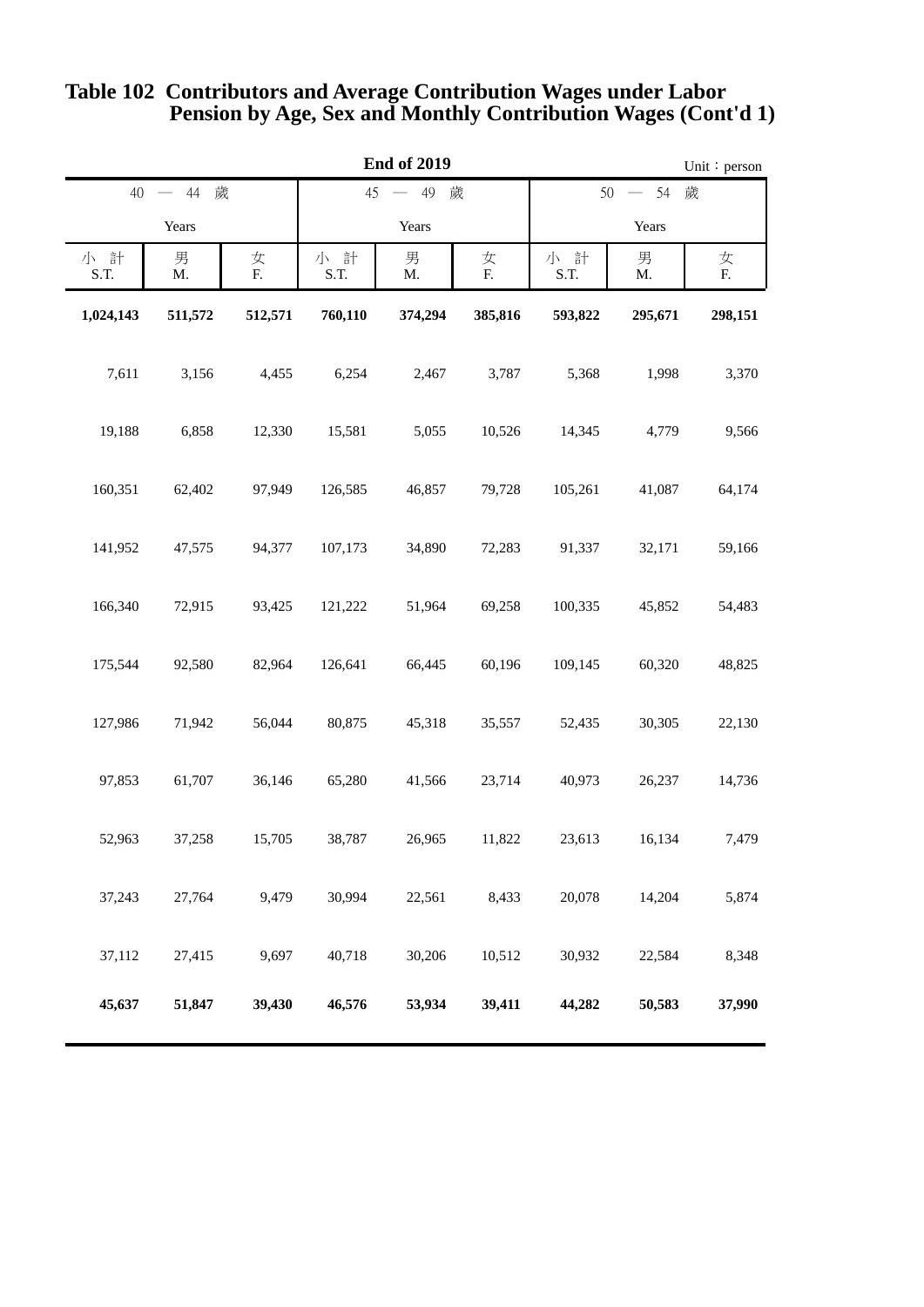# 性別及月提繳工資級距組別分(續2完) 表102 勞工退休金提繳人數及平均提繳工資-按年齡組別、

|                                                            | 中華民國108年底    |         | 單位:人    |  |  |
|------------------------------------------------------------|--------------|---------|---------|--|--|
| 年齡組別、性別<br>Age Groups & Sex                                | 一 59 歲<br>55 |         |         |  |  |
|                                                            |              | Years   |         |  |  |
| 月提繳工資級距組別<br>Monthly Contribution Wages                    | 小 計<br>S.T.  | 男<br>M. | 女<br>F. |  |  |
| 總<br>計<br><b>Grand Total</b>                               | 435,883      | 224,103 | 211,780 |  |  |
| 第1組(7,500元以下)<br>Grade 1 (Under NT\$ 7,500)                | 4,705        | 1,897   | 2,808   |  |  |
| 第2組(7,501~13,500元)<br>Grade 2 (NT\$ 7,501~13,500)          | 13,234       | 4,611   | 8,623   |  |  |
| 第3組(13,501~23,100元)<br>Grade 3 (NT\$ 13,501~23,100)        | 83,216       | 35,191  | 48,025  |  |  |
| 第4組(23,101~28,800元)<br>Grade 4 (NT\$ 23,101~28,800)        | 70,505       | 27,508  | 42,997  |  |  |
| 第5組(28,801~36,300元)<br>Grade 5 (NT\$ 28,801~36,300)        | 73,692       | 36,169  | 37,523  |  |  |
| 第6組(36,301~45,800元)<br>Grade 6 (NT\$ 36,301~45,800)        | 90,871       | 51,884  | 38,987  |  |  |
| 第7組(45,801~57,800元)<br>Grade 7 (NT\$ 45,801~57,800)        | 31,078       | 18,837  | 12,241  |  |  |
| 第8組(57,801~72,800元)<br>Grade 8 (NT\$ 57,801~72,800)        | 23,453       | 15,349  | 8,104   |  |  |
| 第9組(72,801~87,600元)<br>Grade 9 (NT\$ 72,801~87,600)        | 13,828       | 9,639   | 4,189   |  |  |
| 第10組(87,601~110,100元)<br>Grade 10 (NT\$ 87,601~110,100)    | 12,023       | 8,841   | 3,182   |  |  |
| 第11組(110,101元以上)<br>Grade 11 (Over NT\$ 110,101)           | 19,278       | 14,177  | 5,101   |  |  |
| 全年平均提繳工資(新台幣元)<br><b>Average Contribution Wages (NT\$)</b> | 41,722       | 47,051  | 36,015  |  |  |